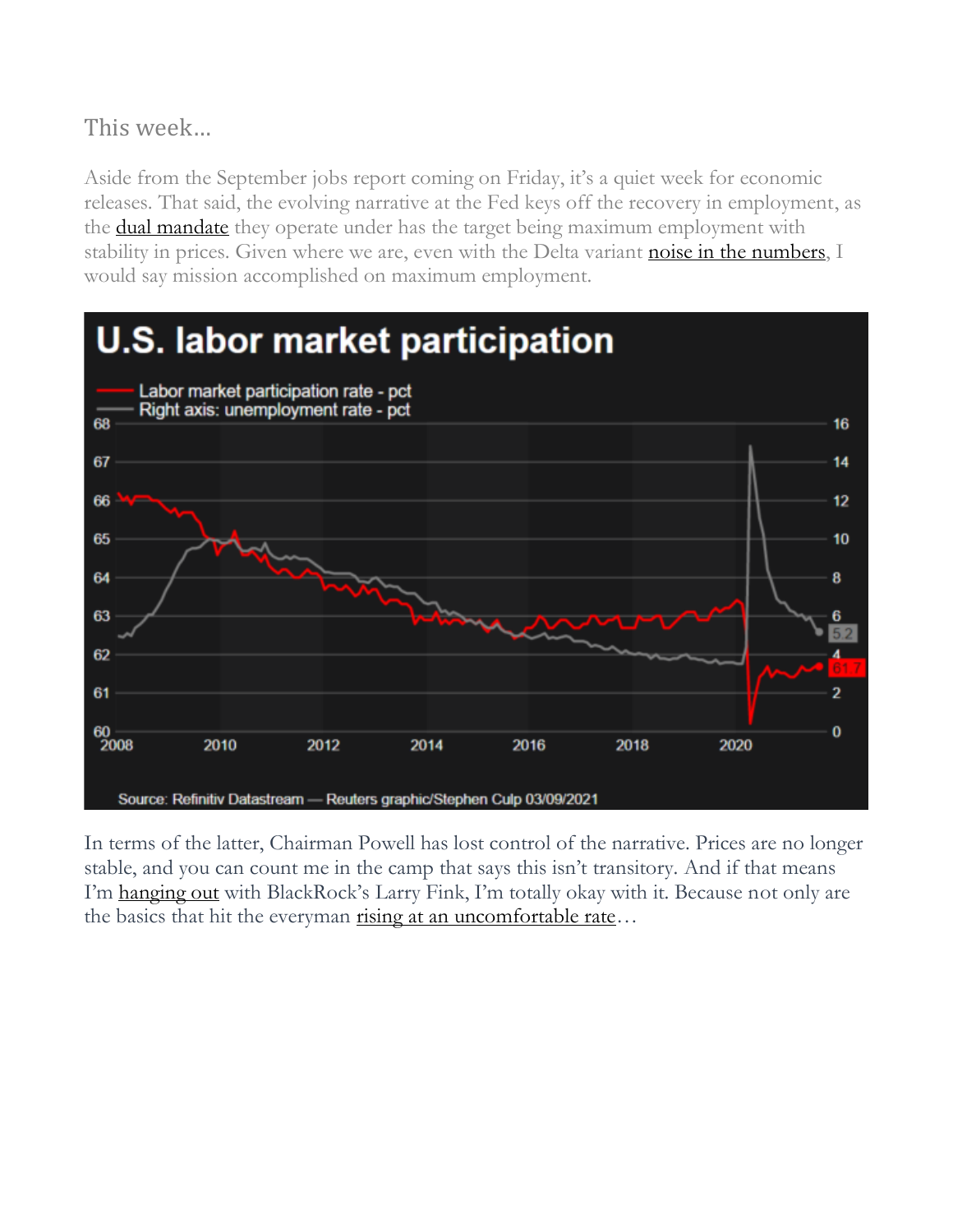

asset prices are truly through the roof. Look no further than the twelve month returns for endowments at major colleges that the *Wall Street Journal* reported last week. We are [talking](https://www.wsj.com/articles/university-endowments-mint-billions-in-golden-era-of-venture-capital-11632907802)  [50% gains](https://www.wsj.com/articles/university-endowments-mint-billions-in-golden-era-of-venture-capital-11632907802) for Brown, Minnesota, Illinois, and Duke. The University of California posted a [more 'pedestrian' 34% return.](https://www.pionline.com/endowments-and-foundations/university-california-endowment-returns-nearly-34) While equities have done their part to carry the load, it's private equity and venture capital that have really juiced things. And the [late round money](https://dealroom.co/blog/global-venture-capital-is-crushing-records-in-h1-2021) is flowing in like never before.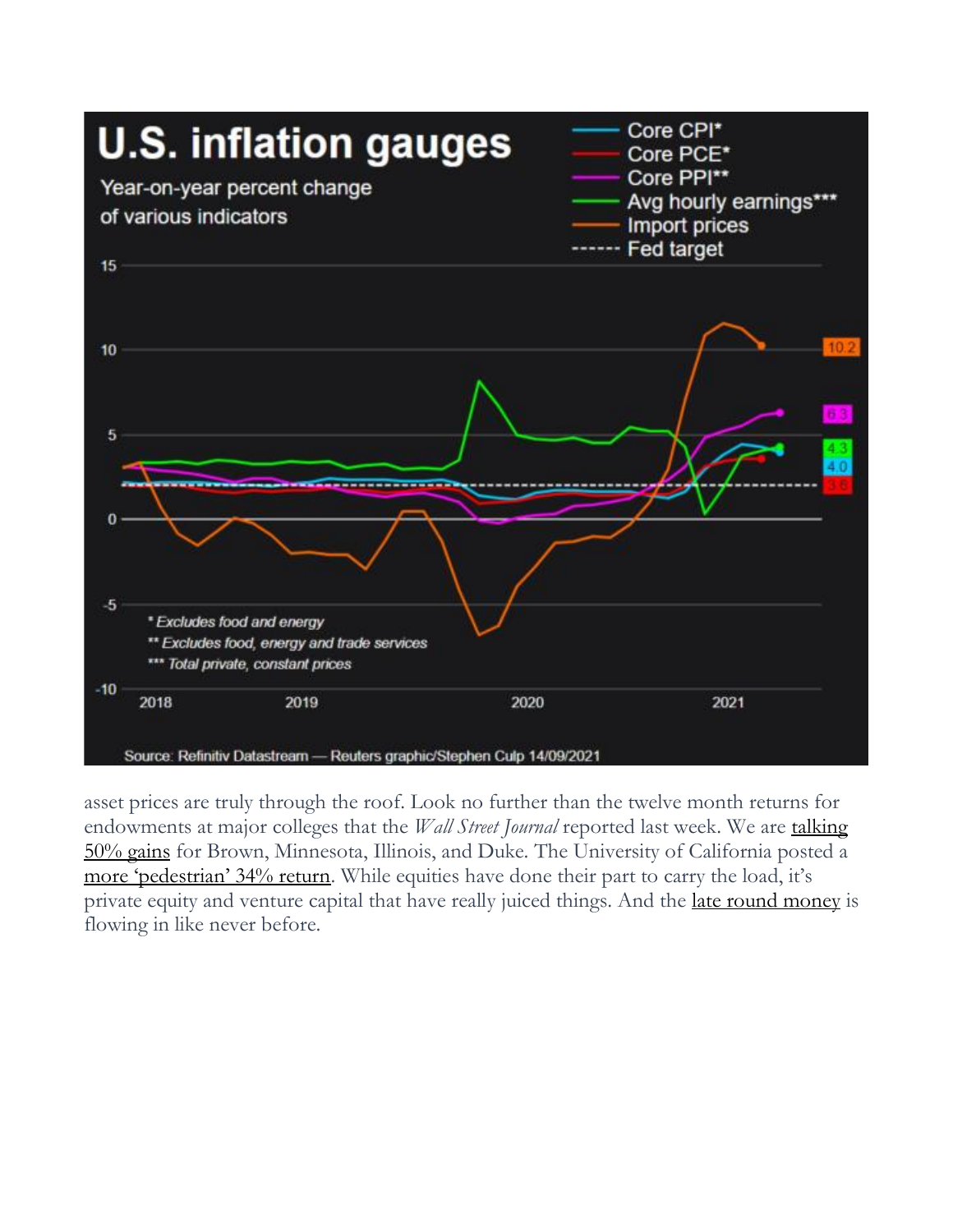

## Global venture capital is crushing previous records in 2021.

And please, I beg of you, don't get me started on the **[real estate bubble](https://www.nytimes.com/2021/10/01/business/stock-bond-real-estate-prices.html)** that free money has created. I've seen it firsthand in towns and cities across the country this year. Nashville has [gone berserk.](https://www.nashvillescene.com/news/citylimits/nashville-s-bonkers-housing-market/article_9fee1dac-de6d-11eb-8292-635c1f0585b7.html) Austin has [jumped the shark.](https://www.kvue.com/article/money/economy/boomtown-2040/austin-housing-market-overvalued-prices-study/269-4620eadf-15cb-47b2-8548-d27dbc8782b9) The nicer parts of Montana are [done and gone.](https://www.wsj.com/articles/bozeman-real-estate-market-news-11627568896) And the 2,000 square foot ranch house I grew up in Sunnyvale is selling at a square foot rate that makes the Upper East look cheap. This is [beyond a bonanza](https://www.siliconvalley.com/2021/08/26/bubble-watch-california-homebuying-affordability-near-pre-crash-lows/) for everyone who sits on the sell side.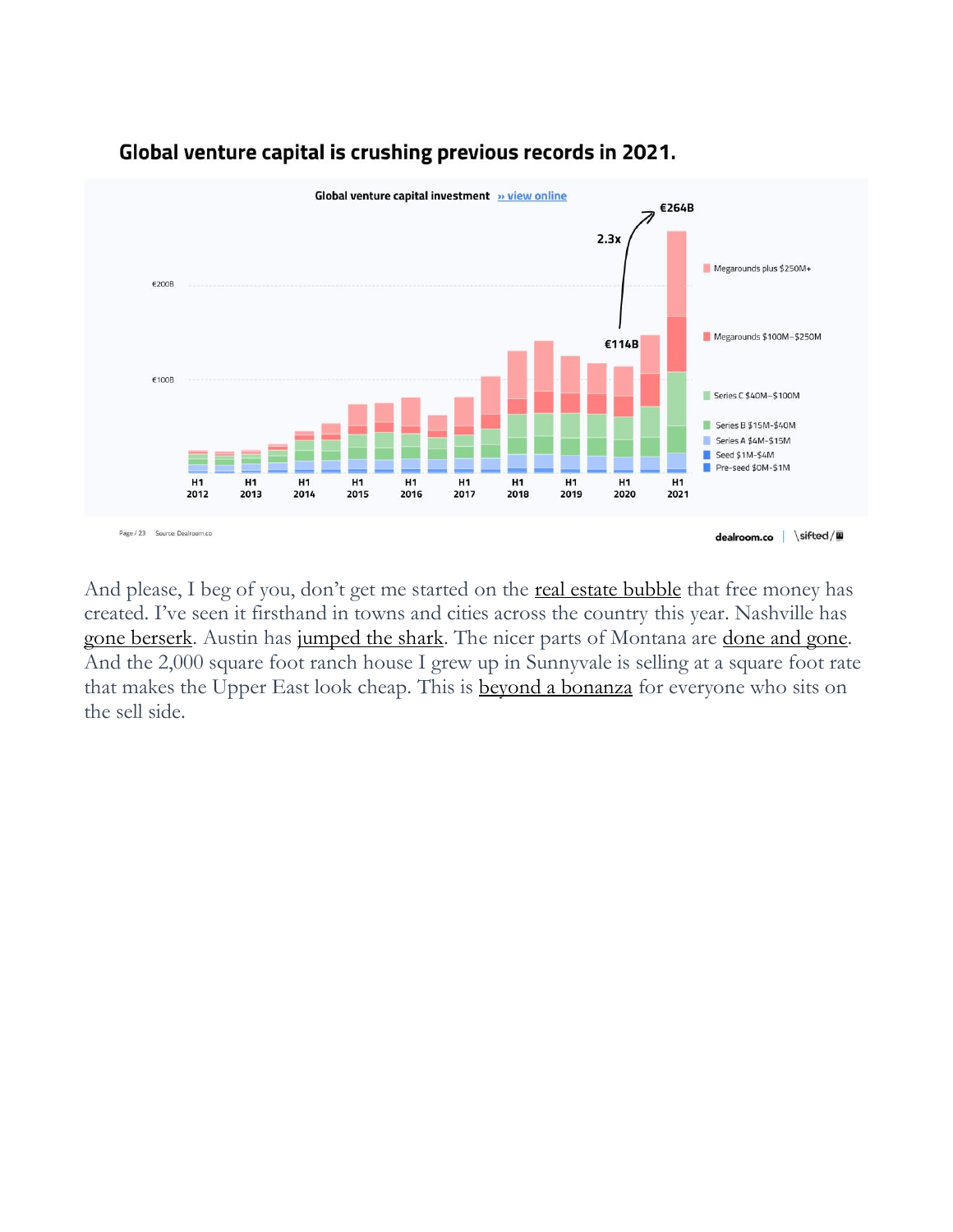

One reason the asset bubble has been allowed to grow is that the fundamentals underneath, from the bottom up and the top down, are doing their part to support the narrative that we have reached some sort of serendipitous state of economic nirvana. Better be because the S&P 500 is trading at a twenty multiple right now where the ten-year average is sixteen. Buyers beware, price eventually will matter.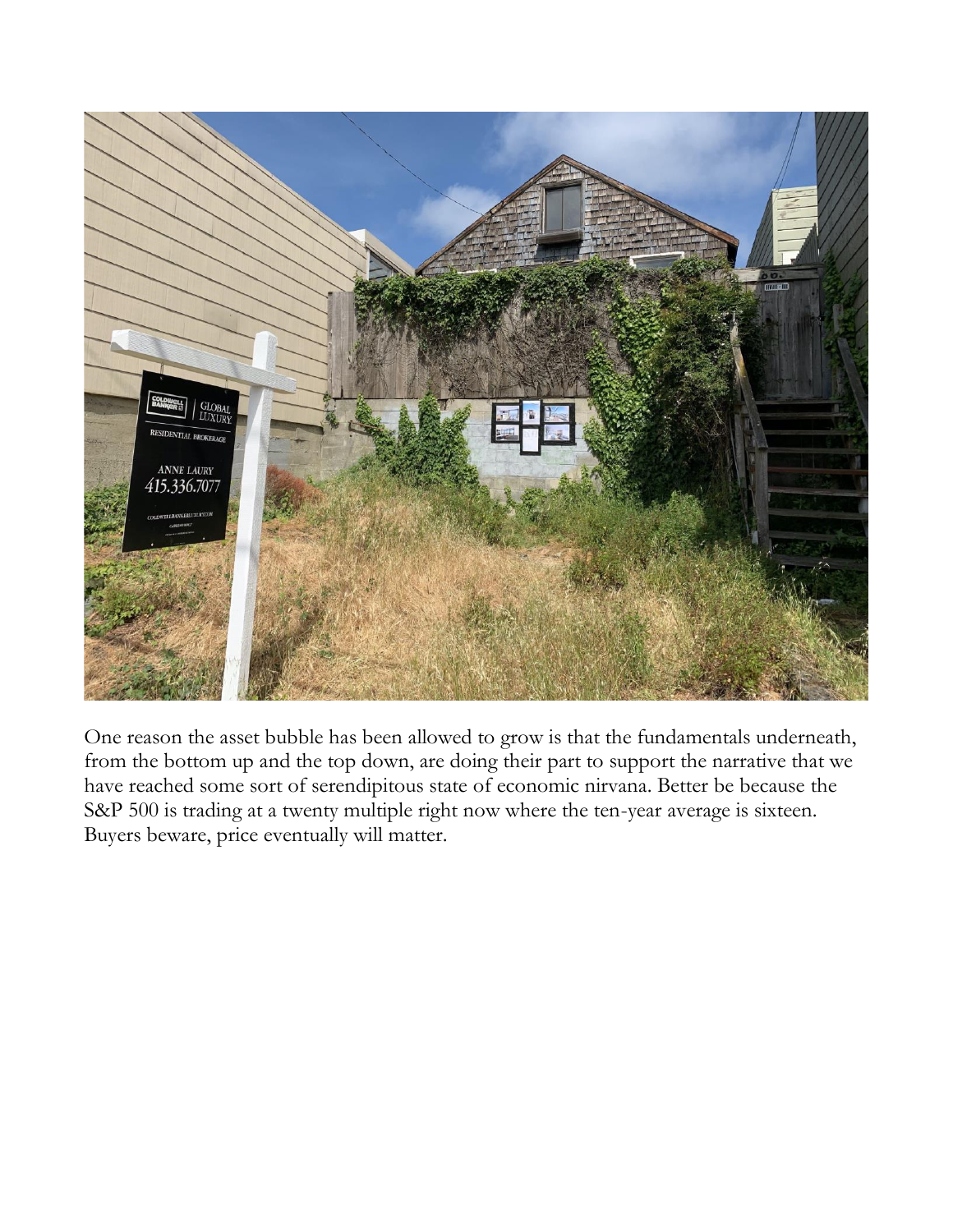

A funny thing happened to equites in the third quarter, they found a plateau after a blistering run off the bottom in March of last year. A large part of this can be attributed to the rise in interest rates and recovery in the yield curve. Nothing about the 150 basis point difference between the 30-year and 5-year treasury says we have trouble ahead. And without trouble, the Fed can no longer keep the gas pedal pinned to the floor.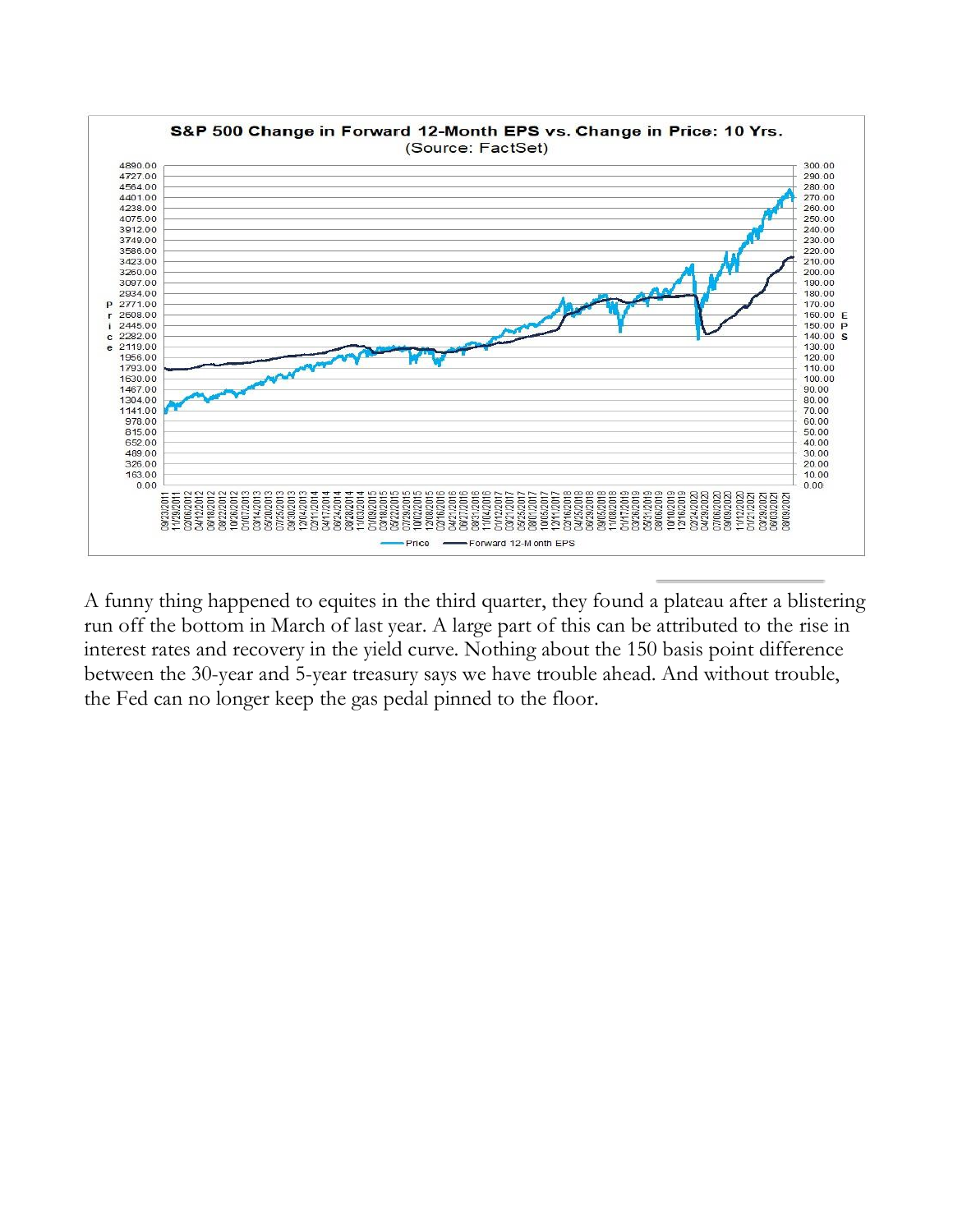

With that, we step off our 'buyer beware' soap box. But not before we bring back one of our favorite quotes of all time, and one that plays well given what we have seen out of monetary policy. Don't lose sight of the fact that things have been done that you could not do before.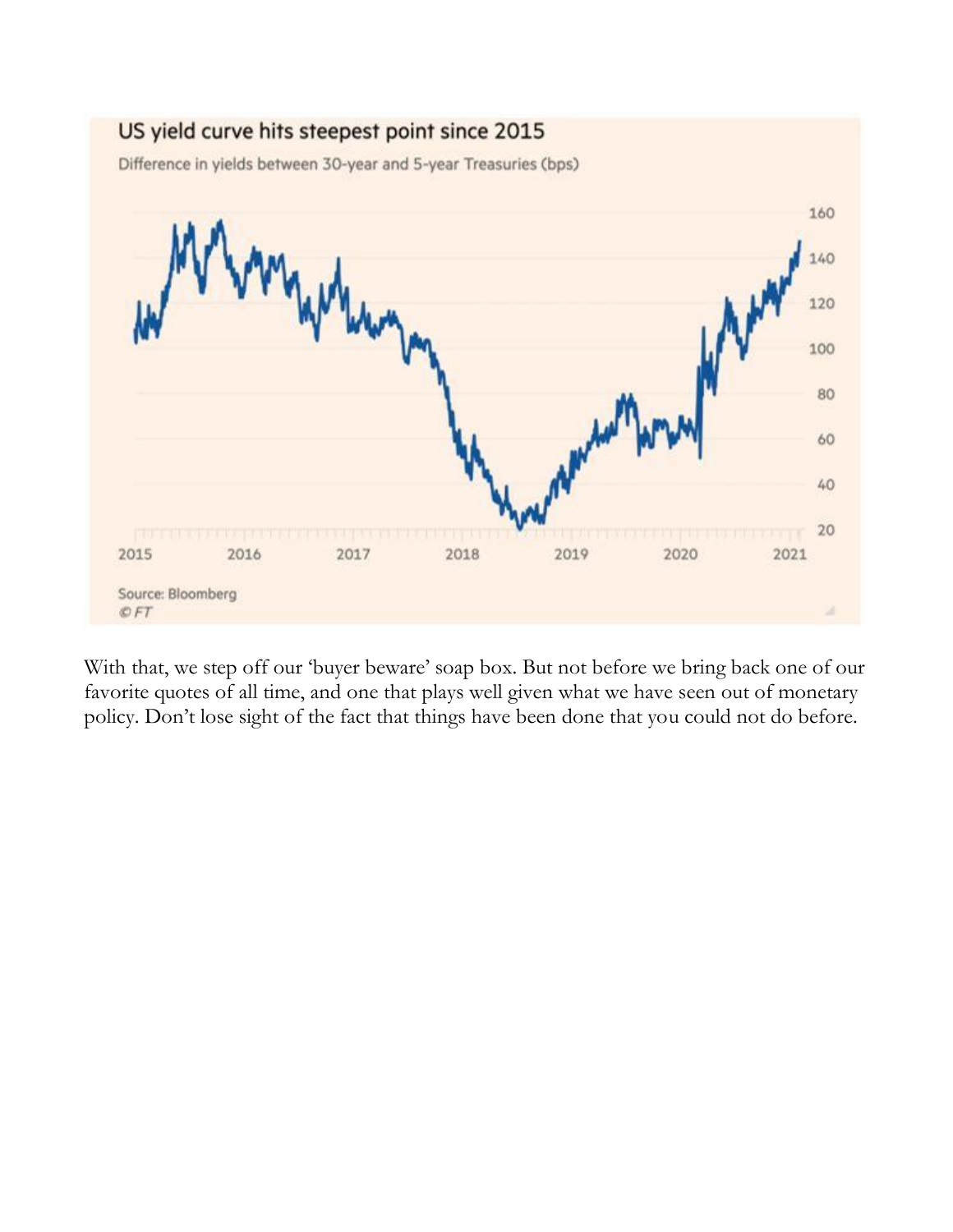

Wall Street suffered a loss last week when Citigroup's well known equity strategist Tobias Levkovich [passed away](https://www.forexlive.com/news/!/citi-equity-strategist-tobias-levkovich-dies-after-being-hit-by-a-car-20211002) on Friday. He had been struck by a car a month earlier near his home on Long Island. His last market missive posted the morning of the accident, Tobias [cautioned the parallels](https://www.youtube.com/watch?v=i5RCMH72tQ0) of the market today with that of 1999. His price target for the S&P 500 this year was 4,000 which is roughly 10% below where we trade today. His [final note](https://www.yahoo.com/now/citi-strategist-warns-10-september-164500107.html) included this comment.

"Caution that proves to be wrong can cost one a career. Nevertheless, we feel compelled to stand by our analytical process."

While the analyst community seems vast, it really is a small club. One that seemingly gets smaller by the year. And while it is somewhat of a racket, it's our racket and we love it. Thank you, Tobias for all you contributed to it over the past twenty years. Your candor and willingness to step out on the edge will be missed.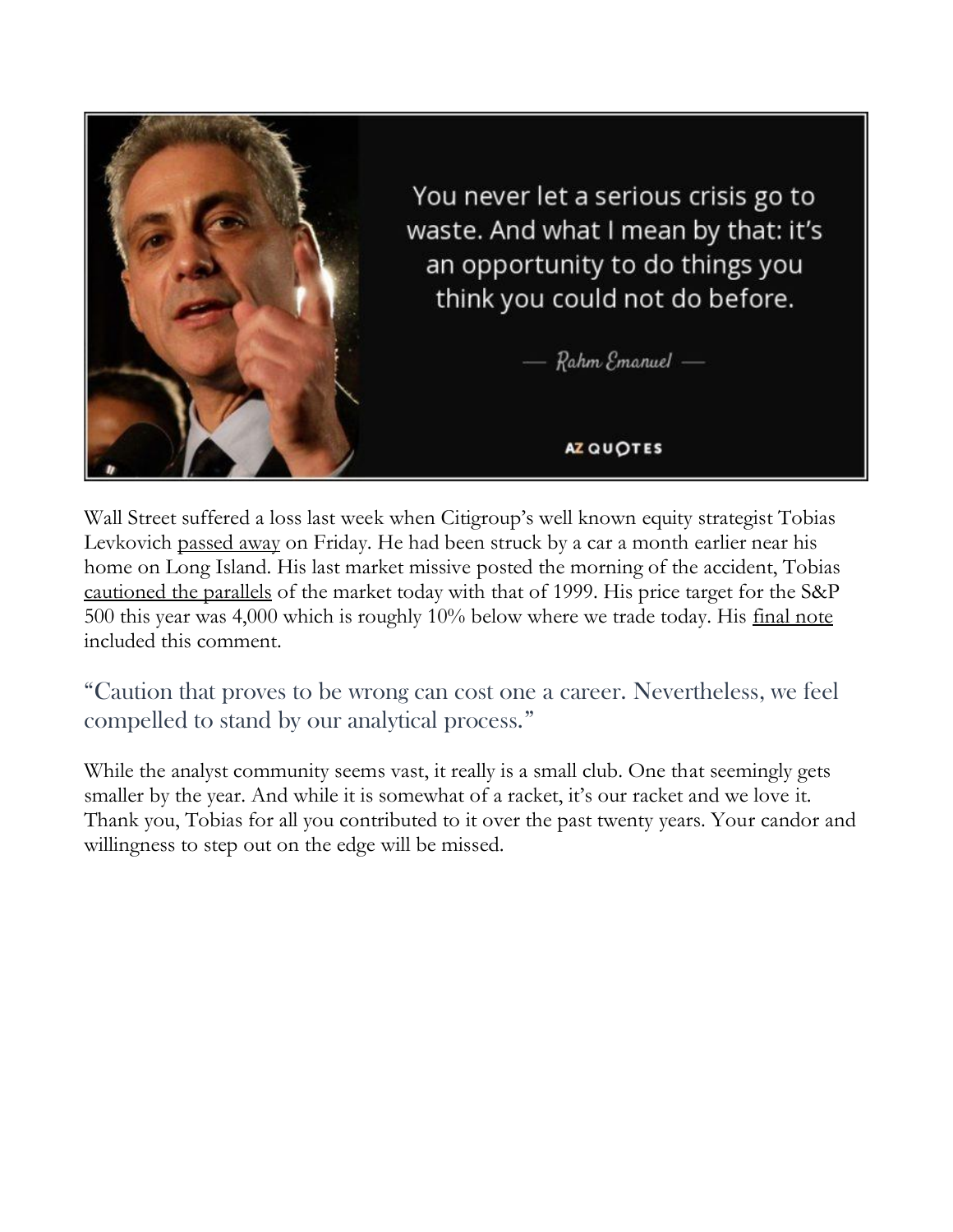

We end this week's commentary with a little something for the Santa Barbara locals to look forward to. On Wednesday night, [Pete Muller and his band,](https://www.petemuller.com/) the Kindred Spirits, will be playing SoHo downtown. This show caps off a multi-city tour they have been on for the past few months. For those not in the know, Pete has been at the apex of his quant trading career for longer than most people even had one. [Process Driven Trading,](https://pdtpartners.com/) or PDT for short, has been minting money in such a massive way that Morgan Stanley's CEO James Gorman wished he had it back after being forced to spin [it out](https://www.washingtonpost.com/business/trader-is-ready-to-go-it-alone/2011/07/10/gIQARNCUVI_story.html) due to Dodd-Frank. While it's nearly impossible to get a look at what PDT's trading book looks like, here is the 50,000 foot view of how its built.

What do we do? Our work consists of developing quantitative models to identify market inefficiencies and predict market movements. Once a model has been rigorously researched and tested, we deploy it to run live on our automated trading systems. These systems can trade on electronic markets all over the world, day and night, without much human intervention. Doing this correctly is as complicated as it sounds, and to get it right requires close coordination between PDTers from across the company. Although we are very proud of our success in the markets, PDT is at its heart driven by scientific principles and a compassionate culture. We are not a typical finance trading company.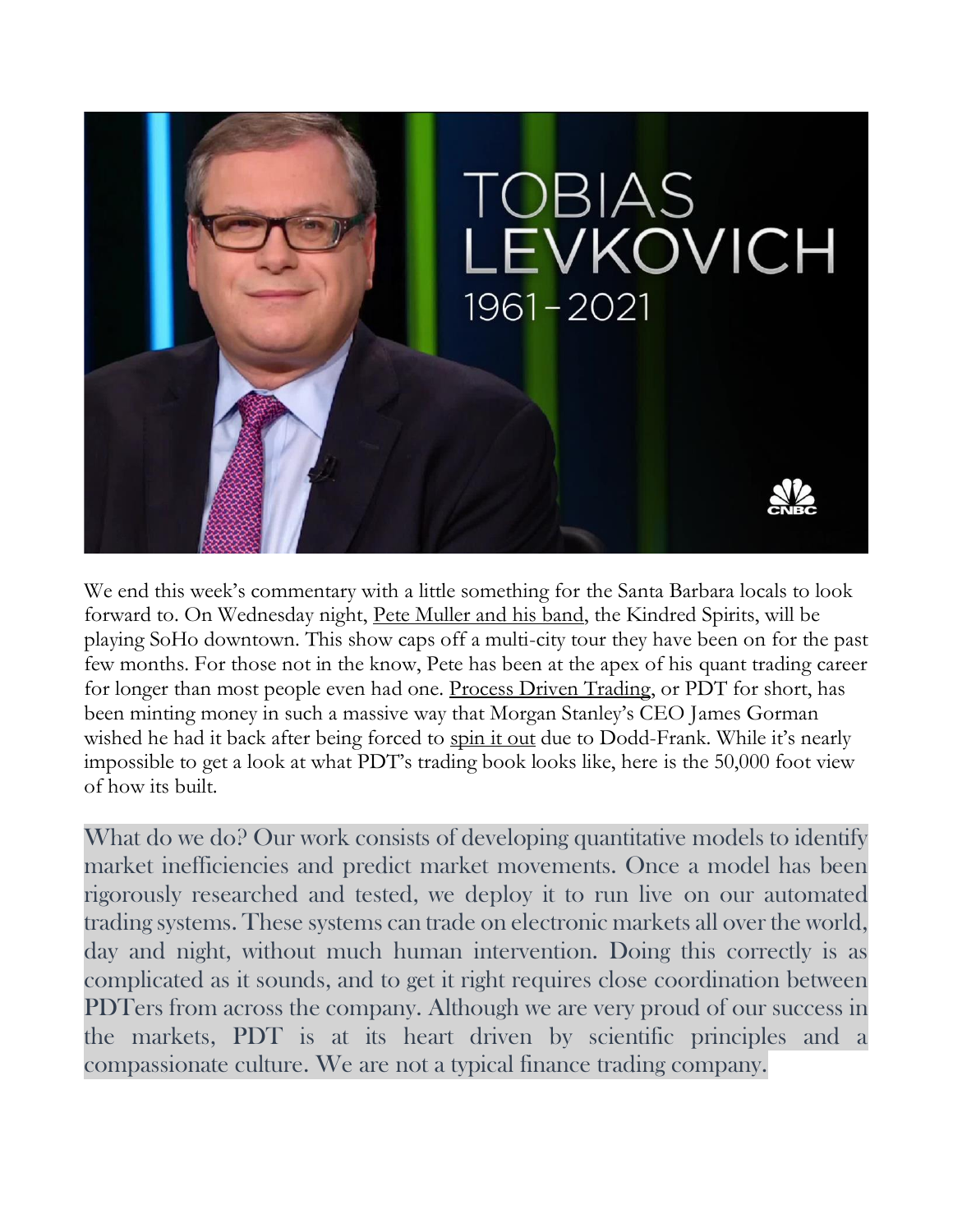What you can get out of Pete are some great lyrics. As someone who shares his intellectual curiosity, it's been interesting to dive into the words he writes. The question in my mind and others goes to who he is writing about. Is it him? Is it us? Is there a collage in there that is everybody? Regardless, it's filled with deep human emotion. Which is a perfect Ying to the emotionless Yang imbedded in his quant trading.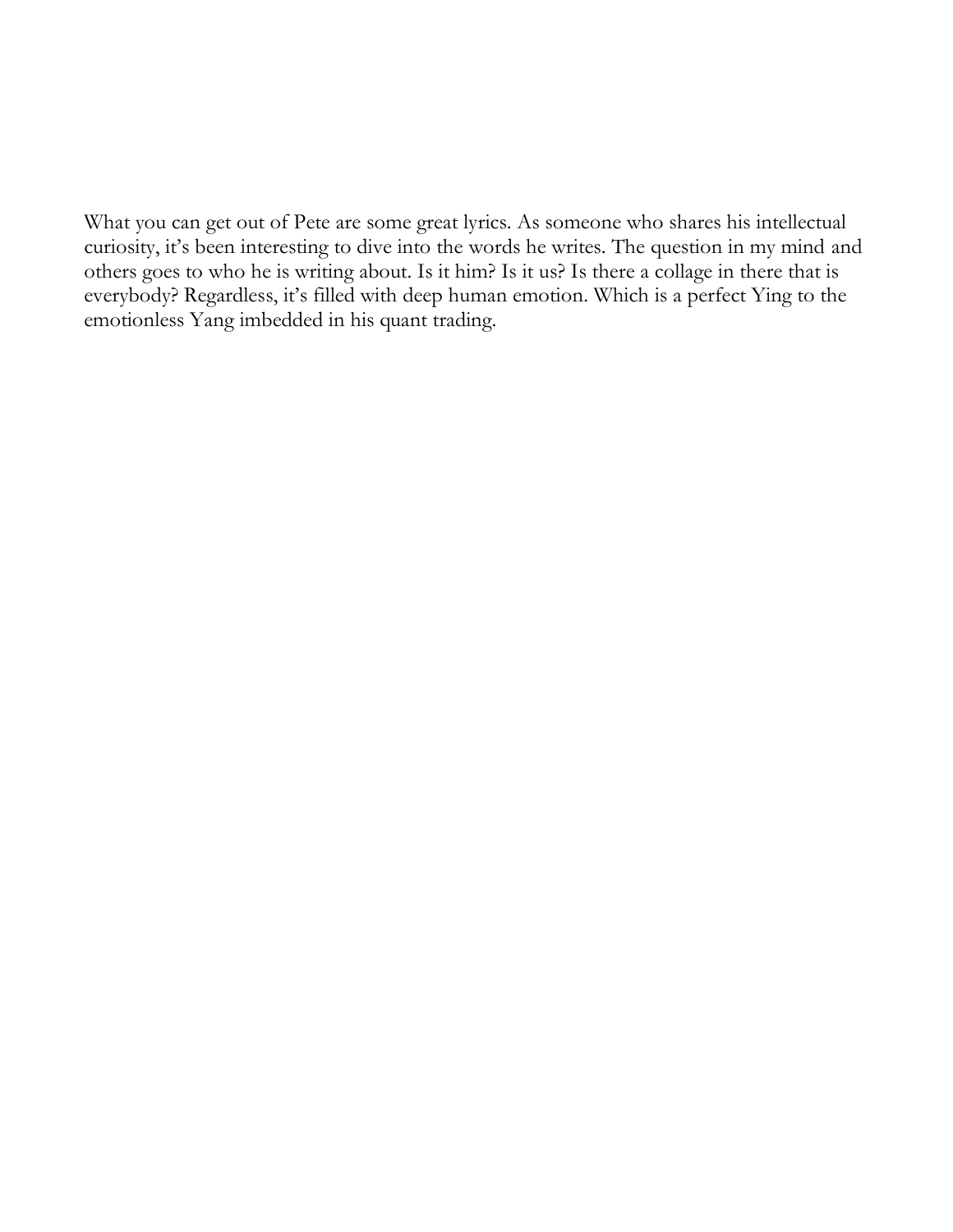## **JOIN PETE'S E-MAIL LIST STRUTHSANDALIE**



HOME **ABOUT MEDIA** LIVE **NEWS** 



Pete does a lot of quoting, and great writing as well. One that he included recently in his monthly [Deep Thoughts](https://mailchi.mp/petemuller.com/september21-newsletter) was from the book *["The New Rules of Marriage".](https://www.youtube.com/watch?v=URQ0OLoXaes)* We end with his paraphrased version.

*"If someone you care about is in distress, the only thing that matters is getting them out of distress, and back to their real self. This means that it doesn't matter who's right."*